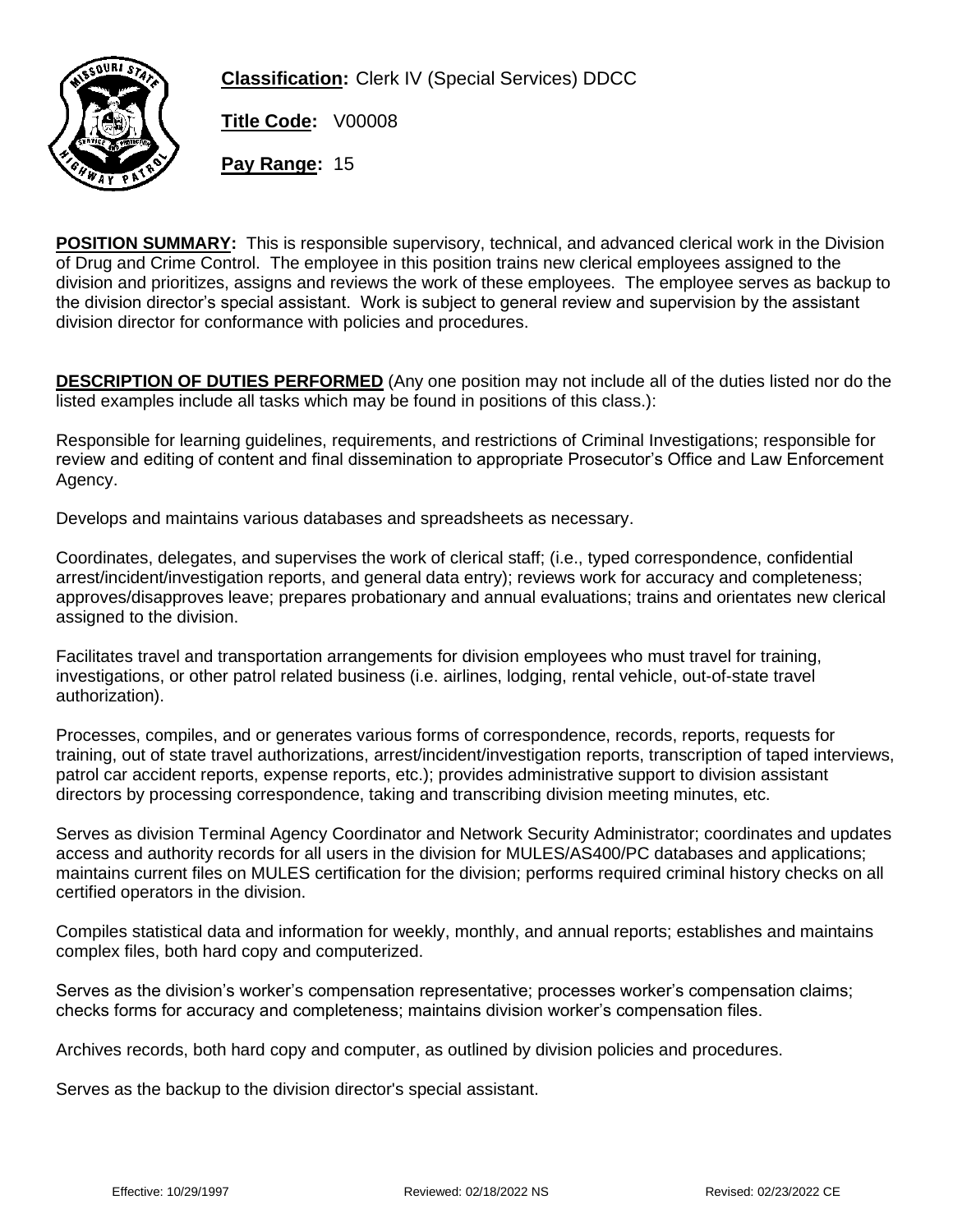Serves on Patrol committee oral interview boards, etc., as requested.

Performs other related work as assigned.

**REQUIRED KNOWLEDGE, SKILLS, AND ABILITIES:** Working knowledge of modern office procedures, practices, and equipment.

Working knowledge of the activities of the clerical positions supervised.

Knowledge of the basic principles and practices of supervision.

Ability to learn Missouri's Sunshine Laws and departmental regulations governing the dissemination of criminal history records information.

Ability to learn and become proficient with the Patrol's various software programs (i.e., CJ02, MULES, NCIC, DOR, etc.).

Ability to understand and follow written and oral instructions and convey them to others effectively.

Ability to multi-task.

Ability to work under pressure to meet deadlines.

Ability to expedite a voluminous flow of detailed work.

Ability to maintain complex records and files.

Ability to manage, delegate, motivate, and evaluate the work of others.

Ability to work independently and exercise initiative.

Ability to effectively proofread typewritten work.

Ability to operate basic office equipment as detailed in the description of duties

Ability to type and operate a standard computer keyboard.

Ability to handle restricted and confidential information in a professional manner and maintain the information as such.

Ability to communicate in English clearly and concisely, both orally and in writing.

Ability to establish and maintain harmonious working relations with others.

Ability to work with material that may be of a graphic and/or sexual nature relating to criminal activity (e.g., written material, photographs, and/or verbal language, etc.).

Ability to work hours as assigned.